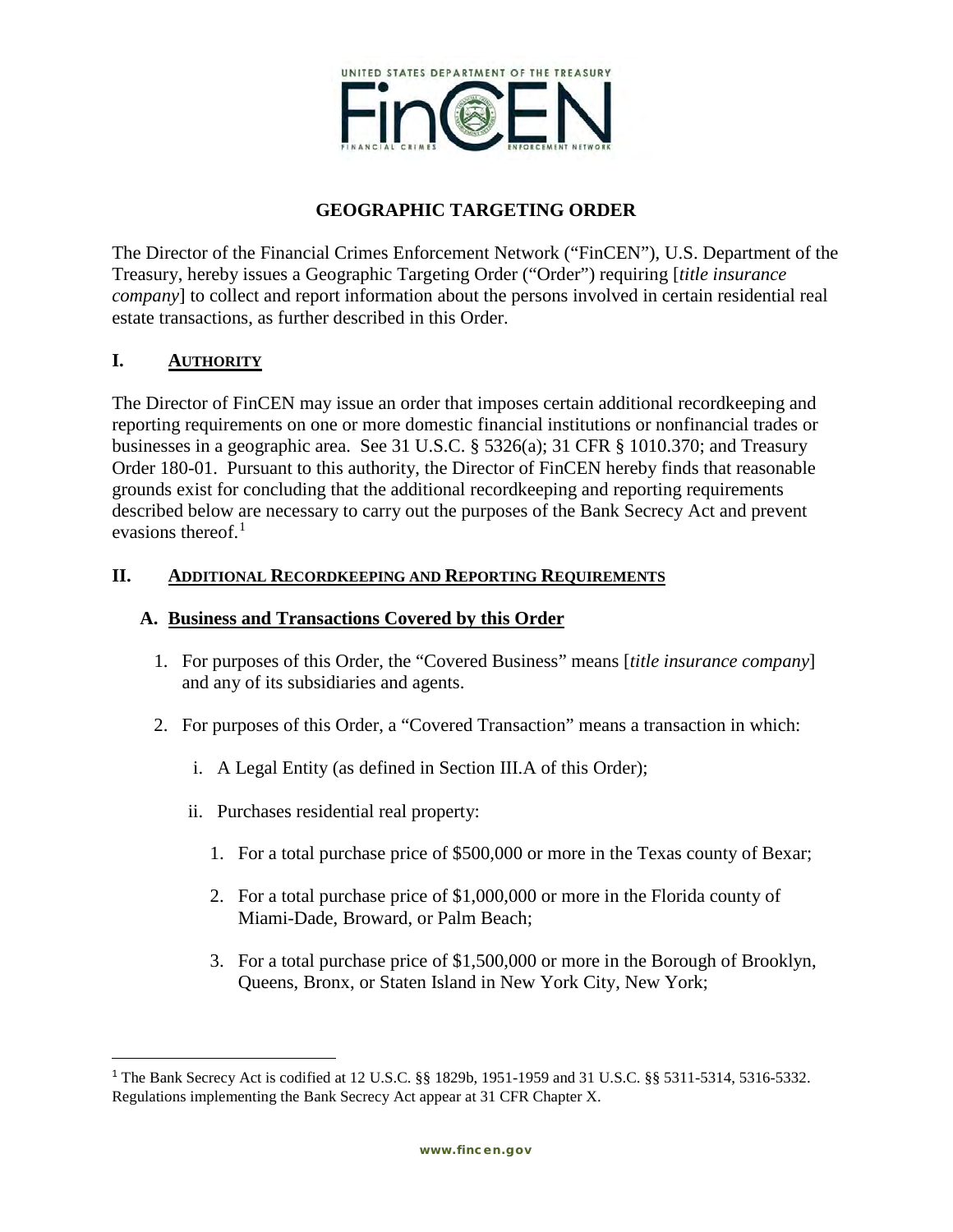- 4. For a total purchase price of \$2,000,000 or more in the California county of San Diego, Los Angeles, San Francisco, San Mateo, or Santa Clara; or
- 5. For a total purchase price of \$3,000,000 or more in the Borough of Manhattan in New York City, New York; and
- iii. Such purchase is made without a bank loan or other similar form of external financing; and
- iv. Such purchase is made, at least in part, using currency or a cashier's check, a certified check, a traveler's check, a personal check, a business check, or a money order in any form.

#### **B. Reports Required to be Filed by the Covered Business**

- 1. If the Covered Business is involved in a Covered Transaction, then the Covered Business shall report the Covered Transaction to FinCEN by filing a FinCEN Form 8300 within 30 days of the closing of the Covered Transaction. Each FinCEN Form 8300 filed pursuant to this Order must be: (i) completed in accordance with the terms of this Order and the FinCEN Form 8300 instructions (when such terms conflict, the terms of this Order apply), and (ii) e-filed through the Bank Secrecy Act E-filing system.[2](#page-1-0)
- 2. A Form 8300 filed pursuant to this Order shall contain the following information about the Covered Transaction:
	- i. Part I shall contain information about the identity of the individual primarily responsible for representing the Purchaser (as defined in Section III.A of this Order). The Covered Business must obtain and record a copy of this individual's driver's license, passport, or other similar identifying documentation. A description of such documentation must be provided in Field 14 of the form.
	- ii. Part II shall contain information about the identity of the Purchaser. The Covered Business should select Field 15 on the FinCEN Form 8300, which will enable reporting of multiple parties under Part II of the form.
	- iii. Part II shall also contain information about the identity of the Beneficial Owner(s) (as defined in Section III.A of this Order) of the Purchaser. The Covered Business must obtain and record a copy of the Beneficial Owner's driver's license, passport, or other similar identifying documentation. A description of such documentation must be provided in Field 27 of the form.
	- iv. Part III shall contain information about the Covered Transaction as follows:

l

<span id="page-1-0"></span><sup>&</sup>lt;sup>2</sup> For more information on E-filing, go to this Website:<http://bsaefiling.fincen.treas.gov/main.html> and do the following: (a) review "Getting Started"; (b) fill out a Supervisory User Application Form; (c) assign the supervisory user to represent your business; (d) obtain a digital certificate; and (e) register on the system.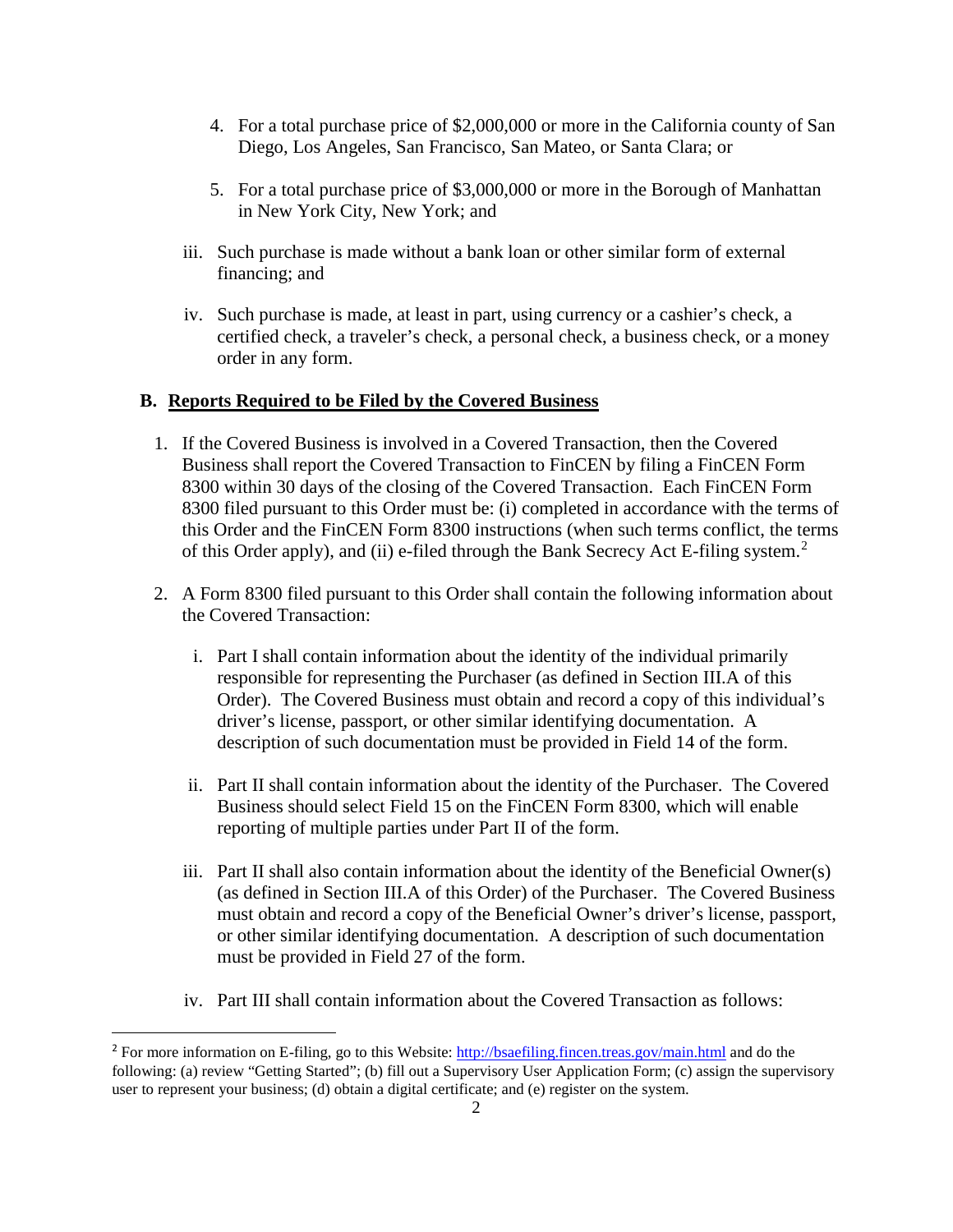- 1. Field 28: Date of closing of the Covered Transaction.
- 2. Field 29: Total amount transferred in the form of payment specified in Section II.A.2.iv of this Order.
- 3. Field 31: Total purchase price of the Covered Transaction.
- 4. Field 34: Address of real property involved in the Covered Transaction.
- v. Part IV shall contain information about the Covered Business.
- vi. The Comments section to the Form 8300 shall contain the following information:
	- 1. The term "REGTO" as a unique identifier for this Order.
	- 2. If the purchaser involved in the Covered Transaction is a limited liability company, then the Covered Business must provide the name, address, and taxpayer identification number of all its members.
	- 3. If a Form 8300 is being filed by an agent of the Covered Business named in this Order, then the agent shall include the name of such Covered Business.

### **III. GENERAL PROVISIONS**

### **A. Additional Definitions**

- 1. For purposes of this Order:
	- i. "Beneficial Owner" means each individual who, directly or indirectly, owns 25% or more of the equity interests of the Purchaser.
	- ii. "Legal Entity" means a corporation, limited liability company, partnership or other similar business entity, whether formed under the laws of a state or of the United States or a foreign jurisdiction.
	- iii. "Purchaser" means the Legal Entity that is purchasing residential real property as part of a Covered Transaction.
- 2. All terms used but not otherwise defined herein have the meaning set forth in Chapter X of Title 31 of the United States Code of Federal Regulations.

### **B. Order Period**

The terms of this Order are effective beginning on August 28, 2016 and ending on February 23, 2017 (except as otherwise provided in Section III.C of this Order).

#### **C. Retention of Records**

The Covered Business must: (1) retain all records relating to compliance with this Order for a period of five years from the last day that this Order is effective (including any renewals of this Order); (2) store such records in a manner accessible within a reasonable period of time; and